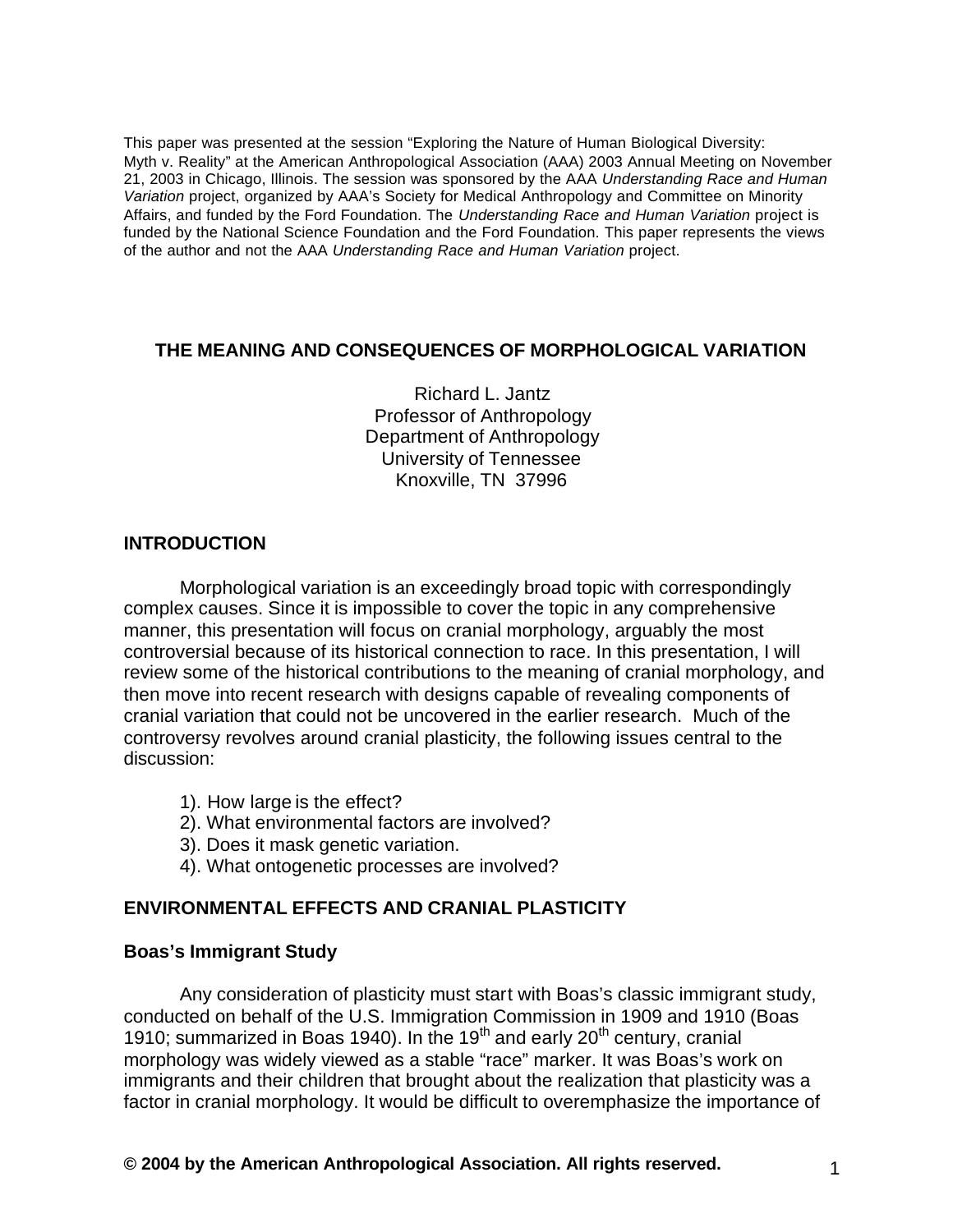Boas's work. In Boas's own time it began the demise of use of cranial morphology in racial typology. Boas's work has led to general acceptance of environmental influences on body morphology. Boas's study inspired several other immigrant studies: His own student, Marcus Goldstein (1943) studied Mexican immigrants, and two of Hooton's students, Shapiro (1939) and Lasker (1946) studied Chinese and Japanese. All of these demonstrated a number of changes, most notably, American born are taller and heavier. Cranial index, however, changes little. Differences in cranial index are small, variable in direction, and not statistically significant.

One of the most methodologically sophisticated studies is that of Hulse also a student of Hooton's, published in French in 1957 and English in 1964. Hulse examined non-random migration (sedents vs. migrants), immigration (Swiss born vs. California born), and exogamy vs. endogamy.



Figure 1. Graphical presentation of the effects of exogamy and immigration on various measurements in Swiss. After Hulse (1964).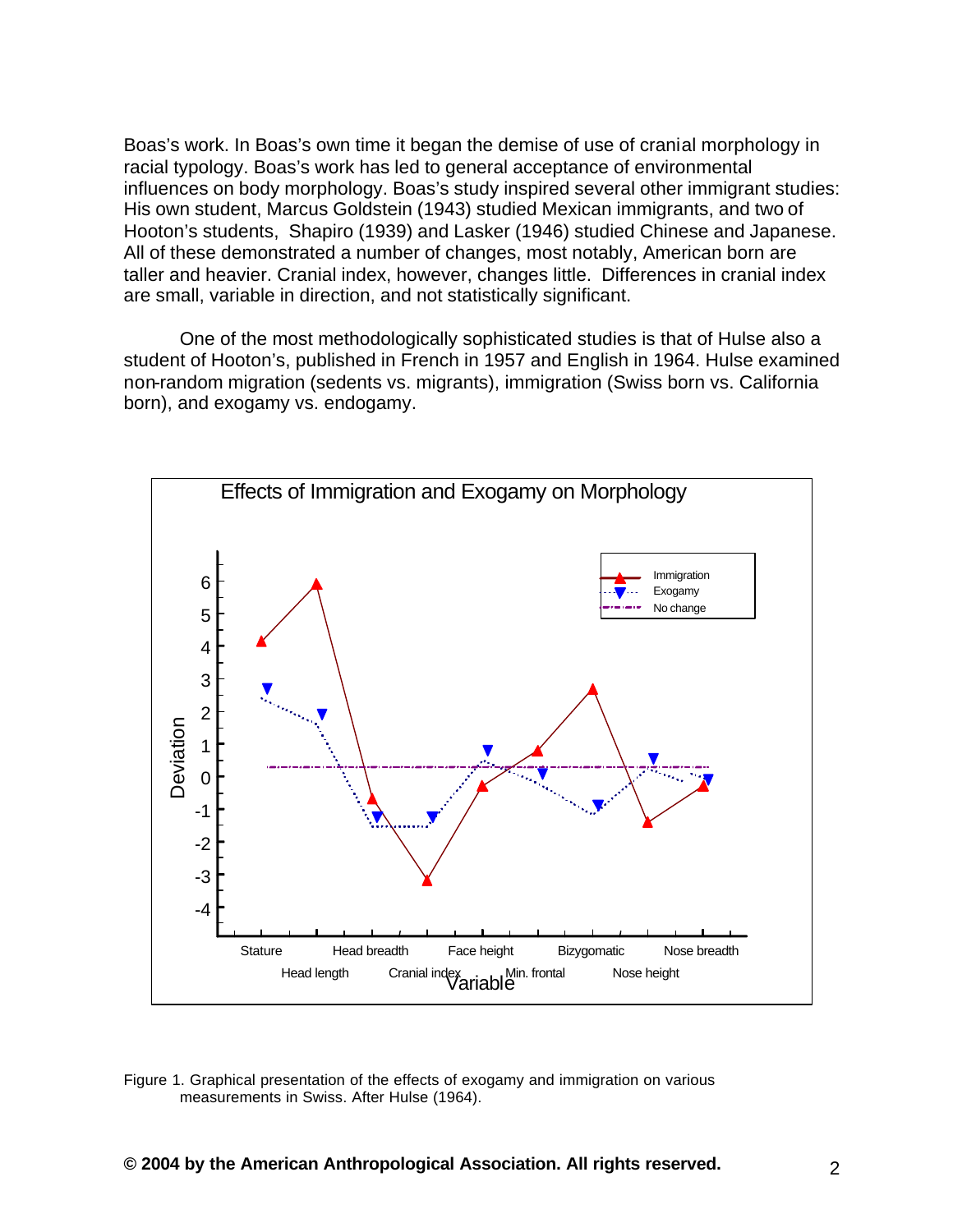Figure 1 shows the immigration and exogamy effect as deviations (in original units) of Hulse's data. It shows that both immigration and exogamy have an effect on certain variables, most prominently stature and head length. Head breadth is more strongly influenced by exogamy than by immigration. Hulse's research, as well as that of others, demonstrates that population structure can influence cranial morphology. Since greater exogamy inevitably accompanies immigration, changes cannot be interpreted solely in terms of environmental plasticity resulting from different environments.

Despite research which extends Boas's work in a number of respects, critics of cranial morphology return again and again to Boas to support the idea that environment dominates cranial morphology. Thomas (2002) observes that "Boas showed that a broad-headed population could become long headed in a single generation"(p. 105), while Armelegos and Van Gerven (2003) attribute to Boas the idea that cephalic index "…changed by the magnitude of a race in one generation…" (p. 55). Exaggerations of the difference between immigrants and their American born children probably trace back to Boas's own characterization his findings:

In most of the European types that have been investigated the head form, which has always been considered one of the most stable and permanent characteristics of human races, undergoes **far-reaching changes** coincident with the transfer of the people from European to American soil. For instance, the east European Hebrew, who has a very round head, becomes more long-headed; the south Italian, who in Italy has an exceedingly long head, becomes more short-headed; so that in this country both approach a uniform type, as far as the roundness of the head is concerned. (Boas, 1910, p. 5) (Emphasis mine)

Boas's reference to the differences as a change in type has undoubtedly contributed to the wide spread perception that immigration produces profound changes in one generation. Neither Boas's own study, nor those of his successors, has demonstrated changes of such magnitude in first generation American born.

What recent analyses of Boas's immigrant data actually show is that the immigration effect is small compared to the variation among ethnic groups (Sparks and Jantz 2002). Using the recent re-analysis by Gravlee et al. (2003), we can observe in Figure 2 that the maximum difference in cranial index due to immigration (in Hebrews) is much smaller than the maximum ethnic difference, between Sicilians and Bohemians. It shows that long headed parents produce long headed offspring and vice versa. To make the argument that children of immigrants converge onto an "American type" required Boas to use the two groups that changed the most. Other groups change little, in the American environment as is clearly evident in Figure 2.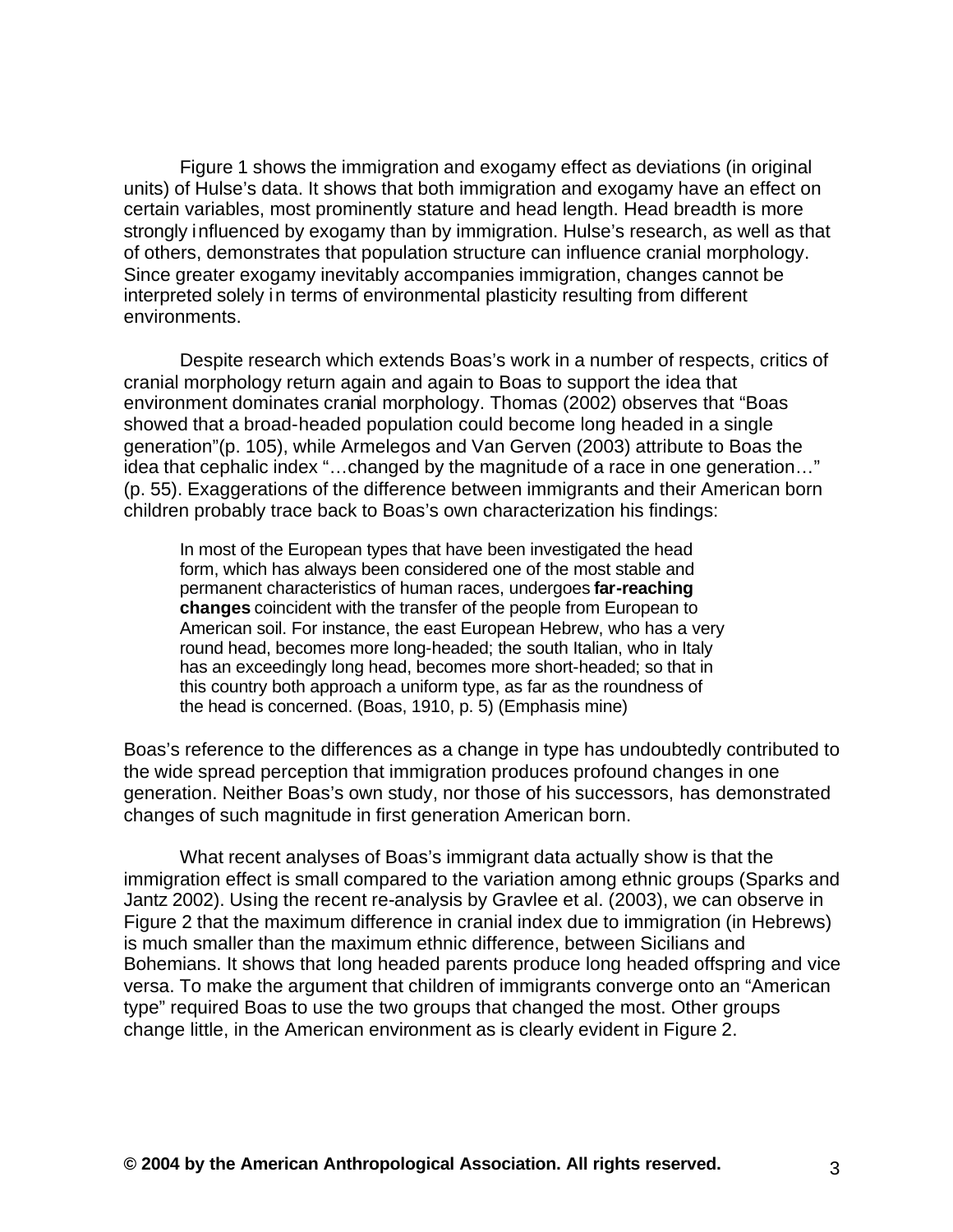

Figure 2. Graphical presentation of data from Gravelee et al. (2003) illustrating maximum differences attributable to immigration and ethnic variation.

Re-analyses of Boas's data have also not fully considered complicating issues, some of which Boas himself raised. As noted, much of Boas's argument about cranial response to environmental change rests on two groups, the Hebrews and Sicilians, the former becoming longer headed, the latter shorter headed. Boas (1940) pointed out that the Jewish practice of bedding and swathing infants, which could have impacted cranial form, was discontinued in America. Boas eventually rejected this possibility because the Sicilian cranial morphology also changed in the absence of changes in how infants were treated. However, it clearly troubled him, to the point that he conducted a study of cranial change in Armenians, who also changed child rearing practices in America and, like the Hebrews, experienced a decrease in the cranial index in America (Boas 1924). Boas's Armenian results seem to bear out his concern that Jewish head form was likewise influenced by changes in child rearing practices, but he never quite acknowledged that.

Boas also observed that break up of isolates would occur in America and could be responsible for a change in "type", anticipating Hulse's work on the subject.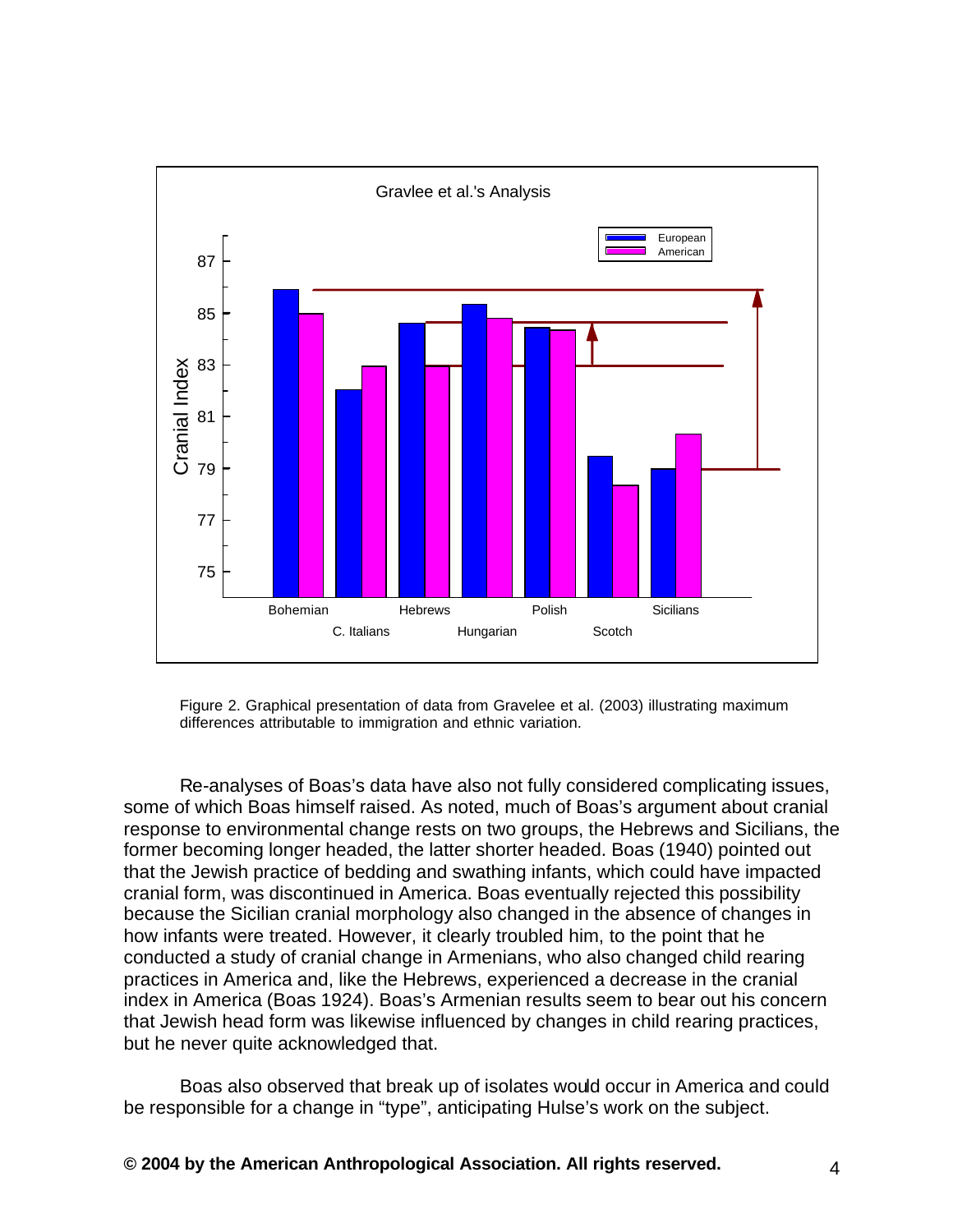Boas's data present a number of challenges because samples from different ethnic groups differ in a number of ways. The Hebrew sample contains very young children, as young as two months in American born and 1.5 years in European born. Figure 3 shows cranial index fitted to age in American and European born Hebrews. It shows that the two groups are already markedly different by ages 1-2, after which they converge and then assume a more or less parallel course. Such a pattern might make sense in terms of timing of cranial growth, most intense in the early years of life. It would also be compatible with relaxation of head binding and there seems no way choose between these two alternatives, at least without further evidence.



Figure 3. Plot of cranial index means on age from Boas's American and Foreign born Hebrew sample.

Sicilians, on the other hand, were sampled differently; the minimum age is 4. We cannot therefore, know how the younger cohorts differed. But clearly the pattern of cranial index in relation to age is different in Sicilians, as can be seen in Figure 4. At ages 5-6, American born and European born are nearly identical, suggesting that American and European born did not experience dissimilar patterns of cranial growth. After age six, divergence increases, suggesting different cranial growth in older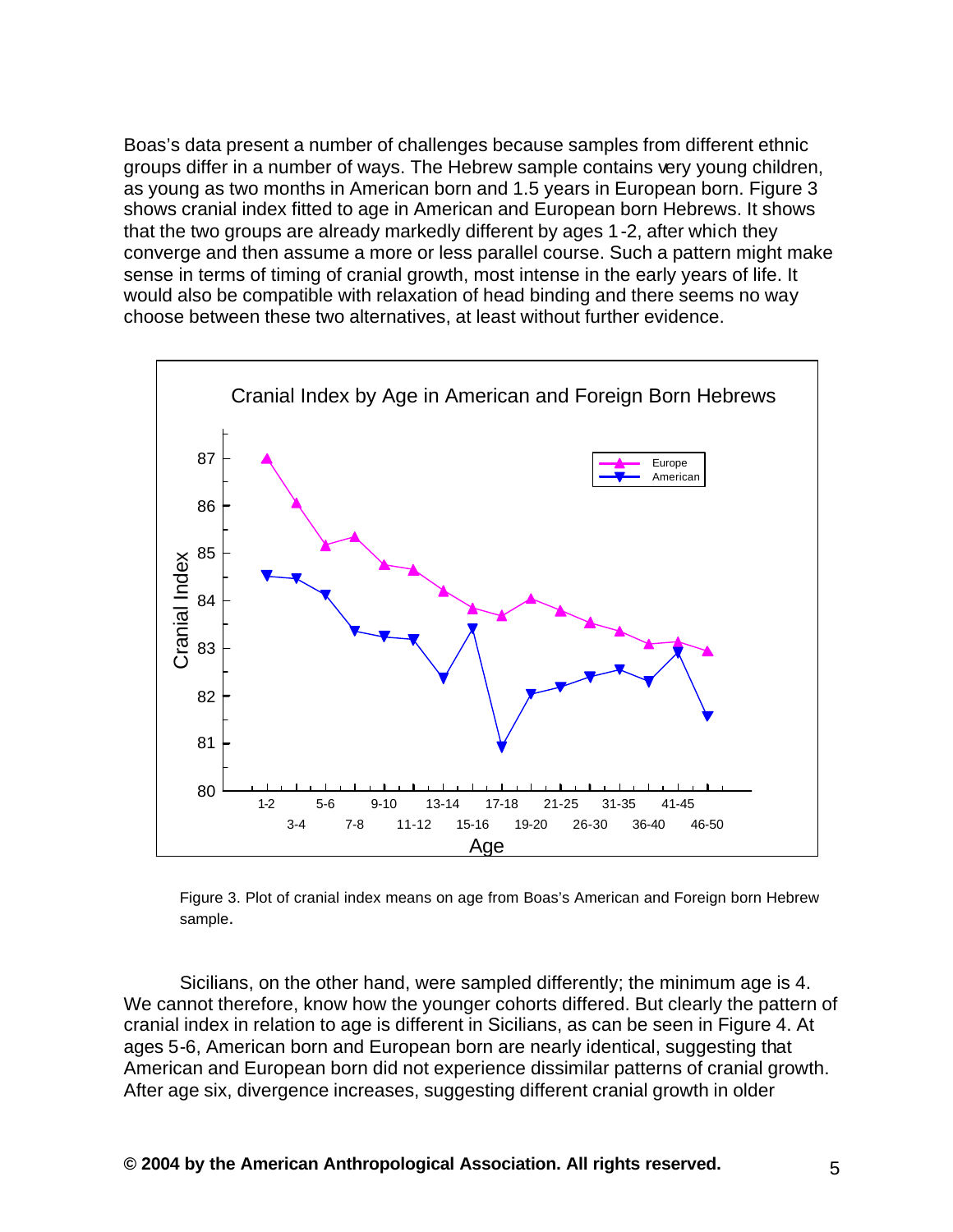cohorts. What is interesting is that it is the European born who are changing. The American born exhibit a relatively stable cranial index, while European born experience a decline with increasing age; younger individuals are more brachycephalic than older. These young immigrants will have spent their early years in Sicily. Therefore, Sicilians seem to be expressing a secular trend taking place in Europe, but not in America.



Figure 4. Plot of cranial index means on age from Boas's American and Foreign born Sicilian sample.

It is also important to note that Hebrews and Sicilians experience very different changes, which are obscured by cranial index. Table 1 shows Mahalanobis distances between migrant and American born children, computed from age and sex centered data for Hebrews and Sicilians using cranial length and breadth. It shows that Hebrews exhibit a greater difference and cranial length and breadth contribute roughly equal amounts to the change. In Sicilians, cranial length accounts for nearly all the difference between immigrants and American born. In Hebrews, American born have longer and narrower crania, while in Sicilians, the cranium is simply shorter in American born; breadth does not change.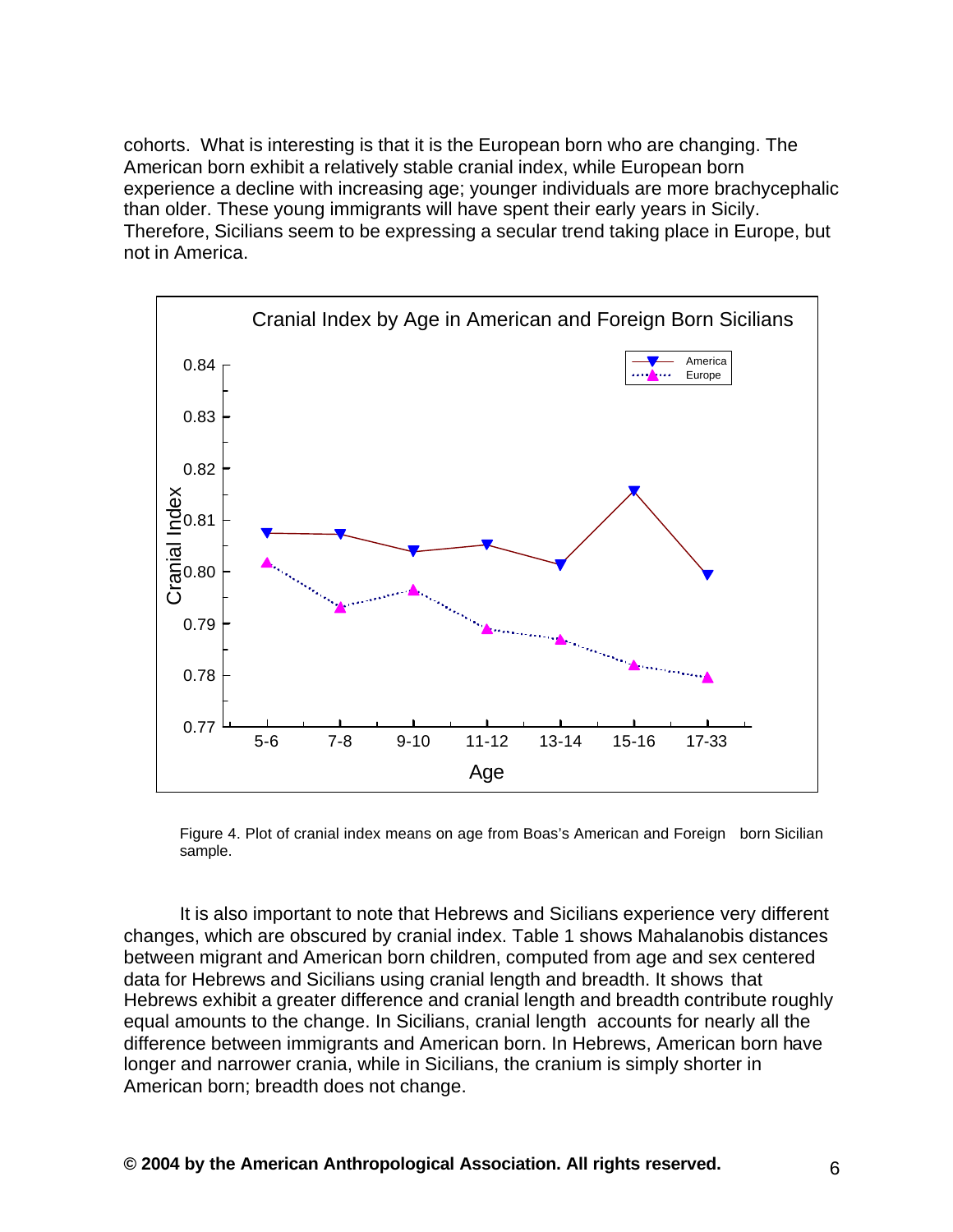| Group            | D2     | Head Length   Head |                |  |
|------------------|--------|--------------------|----------------|--|
|                  |        |                    | <b>Breadth</b> |  |
| <b>Sicilians</b> | 0.1331 | 97.22%             | 2.78%          |  |
| <b>Hebrews</b>   | 0.2203 | 43.94%             | 56.06%         |  |

Table 1. Mahalanobis D<sup>2</sup> between American and Foreign born Hebrews and Sicilians, showing the contribution of length and breadth.

Boas produced a plot of cranial index on age very similar to these, using it to argue that Hebrews and Sicilians approach a uniform type in America. In fact the Sicilian pattern requires an interpretation opposite that of Boas's. If an environmental explanation is to be adopted, then the pattern argues that it is the European environment that changed, resulting in secular change in Europe.

At this point it is useful to briefly examine Boas's basic assumption, namely that people from different European environments entered a common American environment, which acted to homogenous them. This assumption is open to considerable question. The esteem in which different groups were held by native-born Americans, their skill levels, their ability to assimilate, all differed considerably. Table 2 shows the difference in earning power of Sicilians and Hebrews, compared to Native born whites. It shows that Sicilians earn considerably less than Hebrews, presumably because they are less likely to speak English and be literate. Hebrews are more literate, more likely to speak English and consequently earn only slightly less than Native born Whites. After a few years in the United States, Jewish immigrants earn more than Native born Whites, achieving a high degree of economic success (Chiswick 1992). The American environment therefore seems more favorable to Hebrews than to Sicilians.

| Group               | Weekly<br>$wages(\text{$})$ | % English<br>speaking | % Literate |
|---------------------|-----------------------------|-----------------------|------------|
| <b>Native White</b> | 14.37                       | 100                   | 98.2       |
| Hebrew              | 13.15                       | 76.0                  | 93.2       |
| S. Italian          | 9.61                        | 48.7                  | 69.3       |

Table 2. Weekly salaries of Hebrews and South Italians, 1909. \*

\* From Higgs, 1971.

How would we expect cranial morphology to respond to variation in health and nutrition? Hulse (1964) showed that better health and nutrition among Swiss immigrants led to greater stature, and consequently to greater head length because head length is correlated with stature. Hence the reduced head length in American born Sicilians is consistent with their poor environment. The Hebrew increase in cranial length would also be consist with their superior environment, although the change in breadth is puzzling.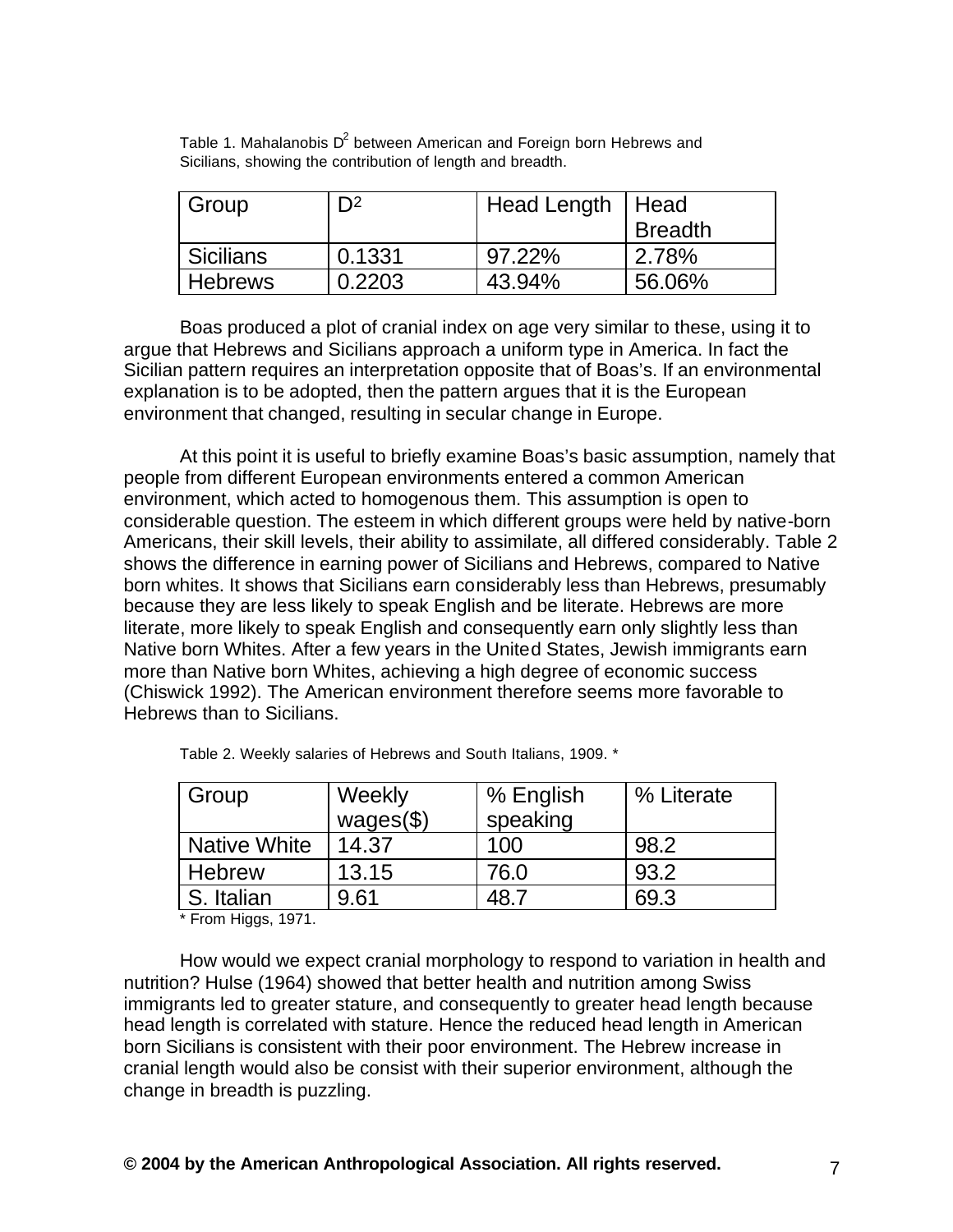I believe at the moment any conclusion about what Boas's immigrant study showed, other than that small changes occur, is premature. His data are readily available (Boas 1928) and much more analysis will be required to fully test all of the hypotheses that can be tested using them. In order to examine changes relating to environment much more information about it is required. In America there must have been considerable variation in health and nutritional conditions among different immigrant communities, and the environment in Europe may also have changed. The irony of Boas's principal finding, that cranial index of Hebrews and Sicilians becomes more similar, may result from their different environments rather than a homogeneous American environment.

## **The Agriculture/Functional Model**

In many parts of the world there has been a change toward shorter, broader crania in the past several thousand years. This change, referred to as brachycephalization, has been observed in Europe, Asia and America. A common explanation for this widespread trend is that it reflects functional responses to reduced masticatory stresses. The model has been formulated by Carlson and Van Gerven, (1977) based on their Nubian epipaleolithic-Neolithic series. The argument is that reduced masticatory stresses will result in crania that are shorter and higher in food producers than in hunters and gatherers. (See also Larsen 1997)

Carlson and Van Gerven's paper like Boas's before, has been cited repeatedly by those arguing that cranial morphology has little to say about genetic variation among groups. There are several reasons to question whether what Carlson and Van Gerven observed is related to subsistence change. There are about 10,000 years between the epipaleolithic and Neolithic series. It is necessary to assume genetic continuity over this lengthy time interval, for which little evidence exists. It has been argued by Turner and Markowitz, (1990) from the dental evidence that replacement is to be preferred to continuity.

Furthermore in Europe, where the data base is much richer, the period of most intensive brachycephalization occurs not with the Neolithic, but several thousand years later during the mediaeval period. Rather than being driven by agriculture, it has recently been argued that brachycephalization is driven by changes in the selection regime occasioned by a demographic transition (Boldsen 2000).

## **CRANIAL MORPHOLOGY, GENETIC VARIATION, AND POPULATION STRUCTURE**

Evidence that genetic variation plays a major role in cranial variation has always been assumed simply because it does not track environment in any intelligible way, something that would surely have been noticed in the over 100 years of research into cranial morphology. Cranial traits exhibit moderate heritability. It is obvious that sufficient genetic variation exists in our close companion, the domestic dog, to allow selection for markedly different cranial forms (Figure 5). Some cranial traits, such as nasal index and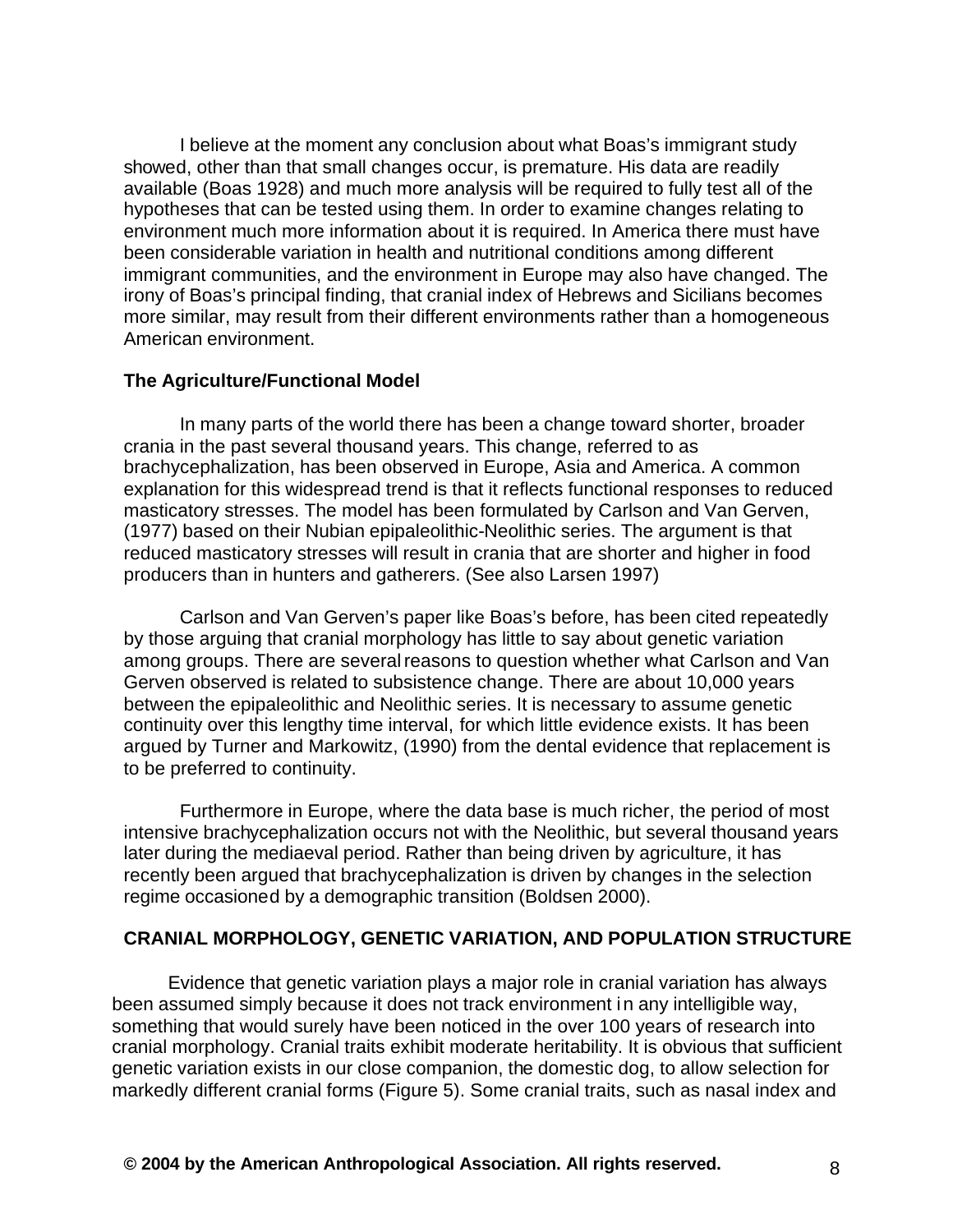face height, have strong climate correlations, suggesting that they have responded to climate selection.

# Craniofacial variation in *Canis familiaris*



Figure 5. Three breeds of domestic dogs showing extreme craniofacial variation.

In general, where there is genetic variation, there is cranial variation, and the cranial variation is, in general, more consistent with either population structure or selection hypotheses. A few examples will suffice. Kobyliansky and Livshits, (1985) have shown that Jewish populations cluster together on anthropometric variables, despite having lived in a wide array of environments. Harding (1990) has shown that cranial morphometric variation in Europe exhibits spatial patterning very similar to blood polymorphisms and can presumably be accounted for by similar population processes. Recent explicit tests of cranial morphology have concluded that it behaves in concert with neutral markers and that selection or developmental plasticity do not erase or even obscure underlying population structure and history (Roseman 2004; Relethford 2004).

# **AMERICA REVISITED**

If America provided a fruitful research design for Boas and others in the form of foreign born parents and their American born offspring, it continues to provide opportunities for examination of morphological change in the form of unique environments never before experienced by our species. Environmental changes relevant to human

## **© 2004 by the American Anthropological Association. All rights reserved.** 9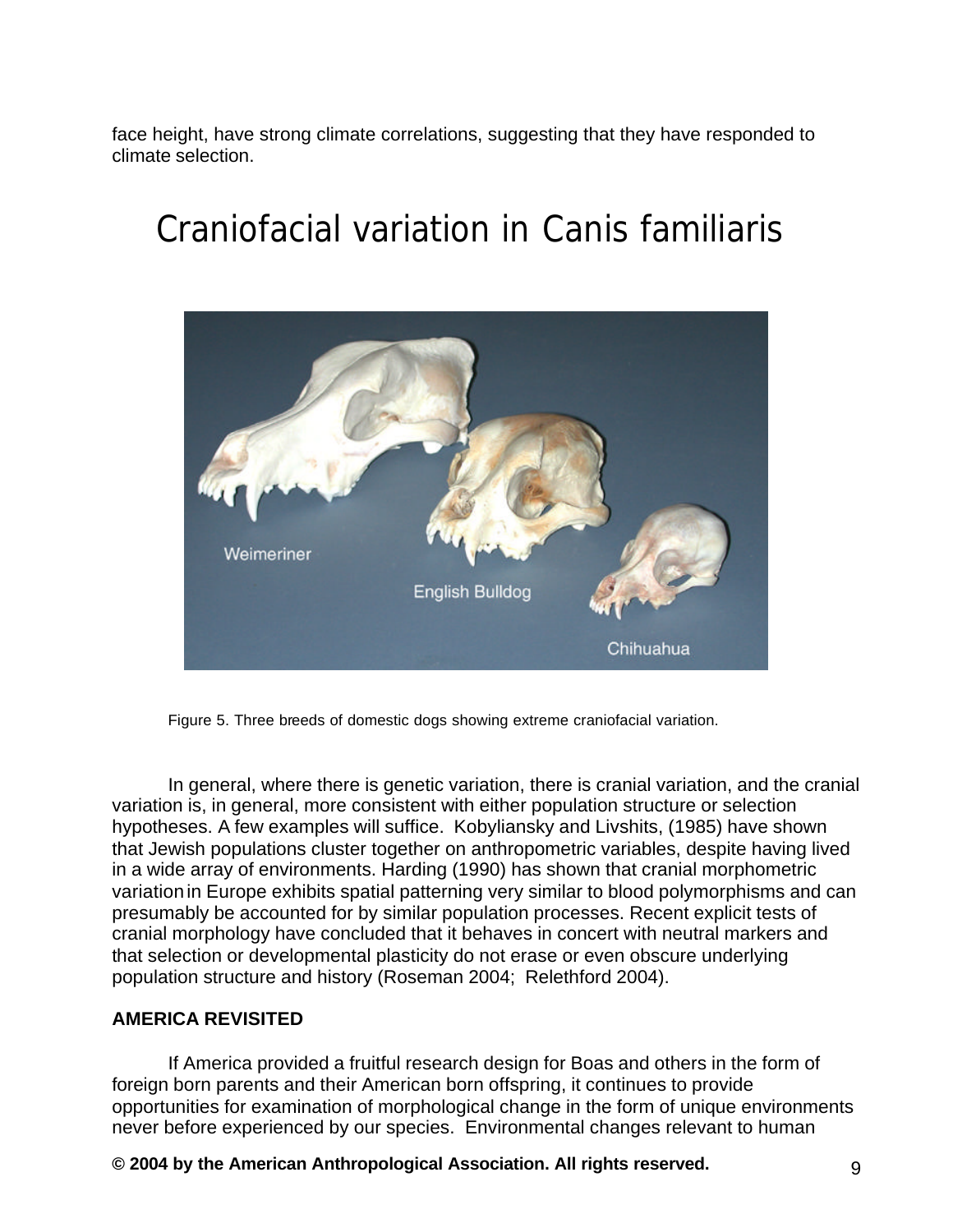biology over just the past century can be summarized as follows:

1). Major reduction in infant mortality, from over 200/1000 births in the mid  $19<sup>th</sup>$ century to less than 10 now.

2). Changes in diet and nutrition, to the point where over nutrition and obesity are a bigger problem than under nutrition, the problem faced by many of our ancestors. 3). Breakdown in breeding isolation, not only at level of community, but of ethnic group.

4). Major reduction in activity and hence structural loading of the skeleton.

The American environment is unparalleled in the entire evolutionary history of our species. As such it is a laboratory for the study of phenotypic response to a new, extreme, environment. Confronted with changes of this magnitude, it would be odd if a population did not respond in a number of ways. Over the past decade we have been examining changes in cranial and postcranial morphology of Americans from the mid 19<sup>th</sup> century to the present. Skeletal remains from  $19<sup>th</sup>$  century individuals have been obtained from anatomical collections, while  $20<sup>th</sup>$  century individuals are available via forensic cases and donated collections. We have documented changes of such magnitude that would astonish Boas. (Jantz and Meadows Jantz 2000) Much of this change is centered on the cranial base, which can be quantified as cranial vault height and cranial base breadth, as illustrated in Figure 6.





Figure 6. Illustration of measurements of cranial vault height (upper) and cranial base width (lower).

**© 2004 by the American Anthropological Association. All rights reserved.** 10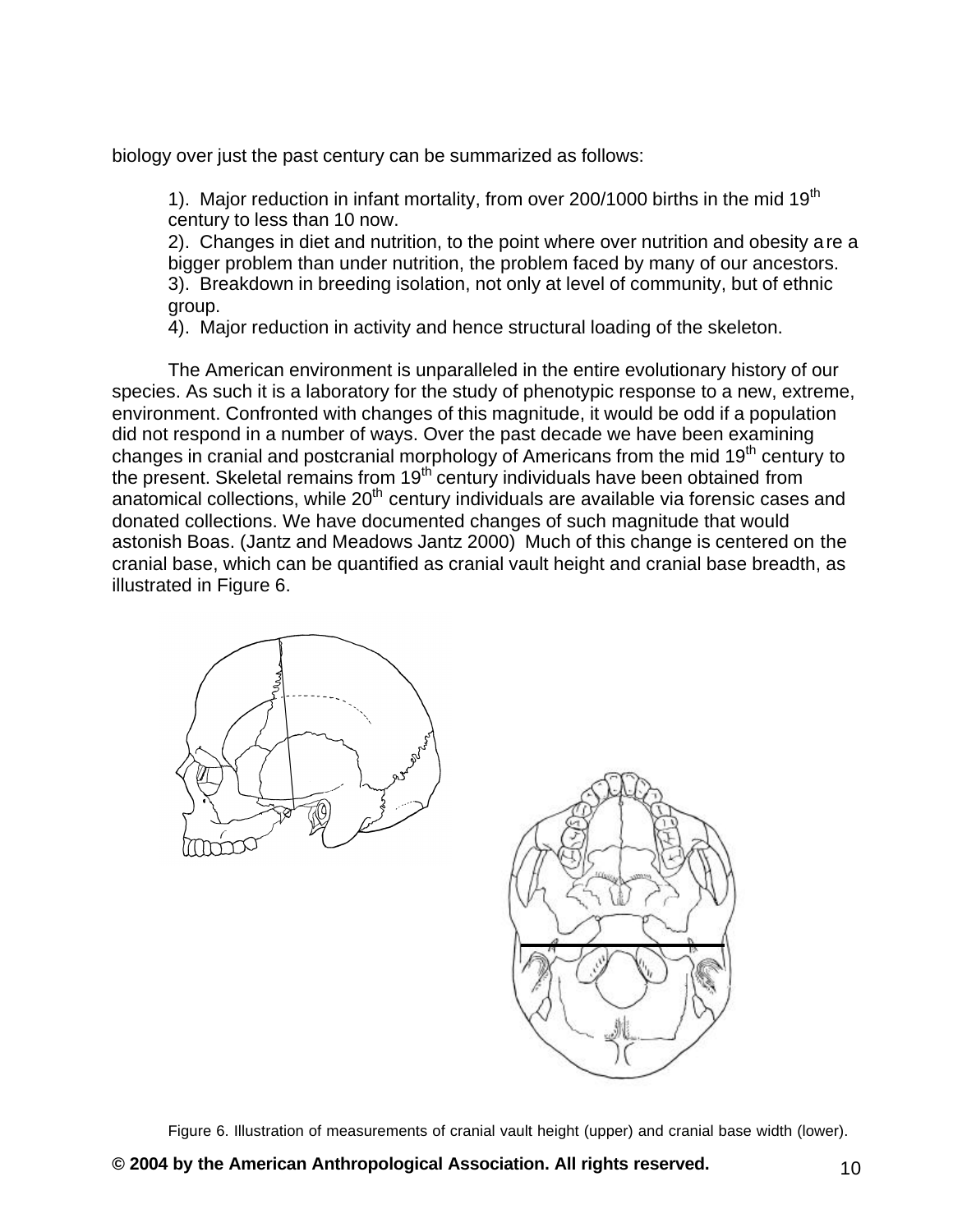

Figure 7. Relative vault height and cranial base breadth in American Whites from 1850 to 1970. Vault dimensions are expressed relative to vault size, defined as the geometric mean of vault (length x breadth x height) $^{1/3}$ .

Figure 7 shows the secular changes occurring in American Whites born between 1850 and 1970. Measurements were converted to Darroch and Mosimann (1985) shape variables by dividing each by cranial vault size, defined as vault (length x breadth x height)<sup>1/3</sup>. Each point is the mean for a decade long cohort. The sample consists of 611 individuals with known birth years from anatomical collections and modern forensic cases. Figure 7 illustrates the increase in vault height and a parallel decrease in cranial base breadth in American Whites. There is little change before 1880, but thereafter the change is astonishingly regular. Cranial vault height increases in relation to size, while vault breadth decreases. Vault height is initially about 88 % of size, and ends up at 92 % of size. Vault base breadth begins at about 85 % of size, and ends up at 82 %. These two variables reflect a major restructuring of the cranial vault, yielding a higher, narrower vault in modern people. Figure 8 show a similar change in American Blacks, based on 422 individuals of known birth year. In Blacks the change is slightly less regular and begins later, after 1900, but yields a higher, narrower vault in modern people.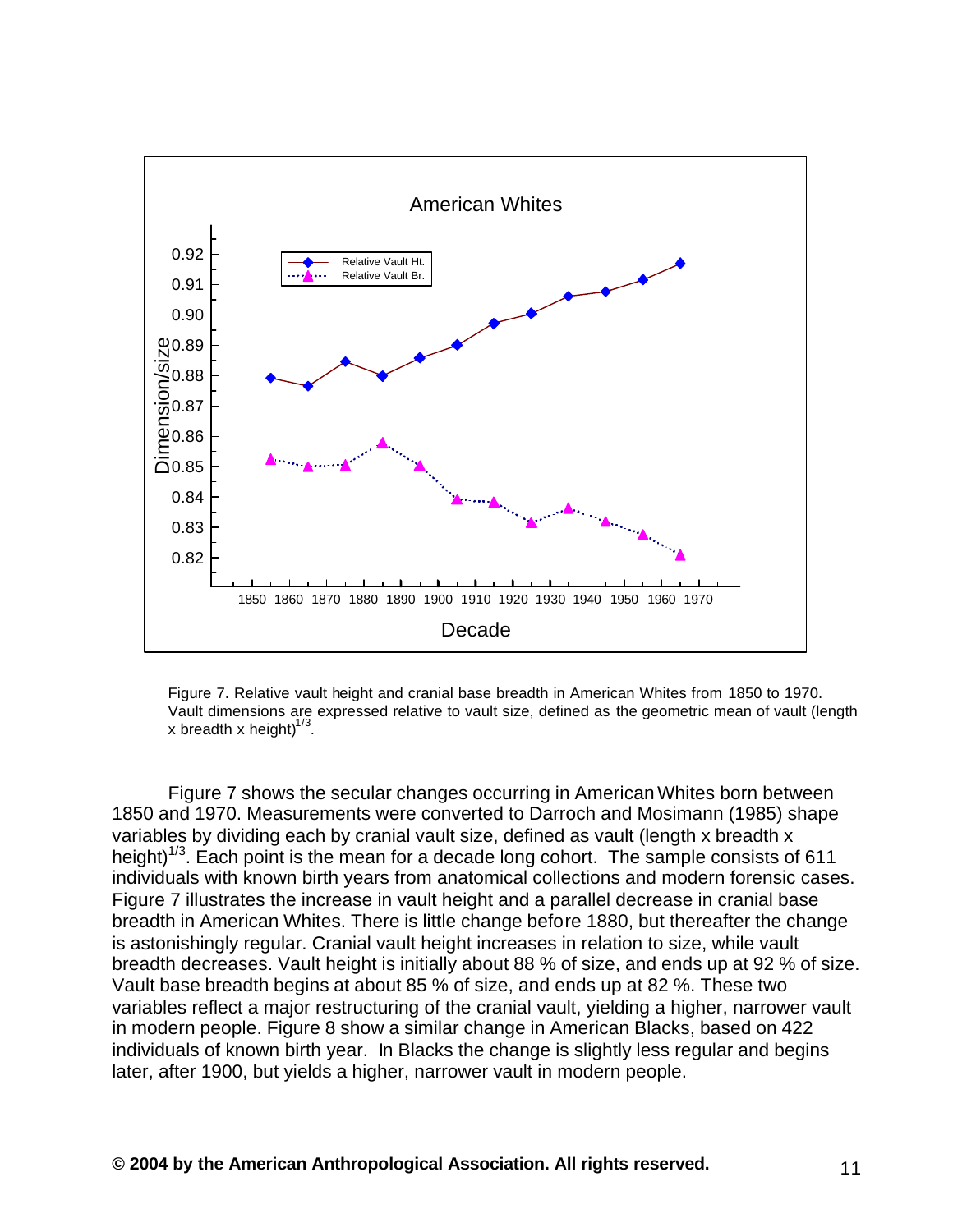

Figure 8. Relative vault height and cranial base breadth in American Blacks from 1850 to 1970. Vault dimensions are expressed relative to vault size, defined as the geometric mean of vault (length x breadth x height) $^{1/3}$ .

Since the cranial base grows, it is reasonable to suppose that it, like stature, would respond to components of the environment that promote or retard growth. Cranial base growth is complicated with several independent components (Lieberman et al. 2000) Fusion of some elements, the basi-occipital synchondrosis for example, is related to significant maturational events, such as skeletal age (Scheuer and Black 2000), which are known to have experienced secular change (Himes 1984). It is therefore reasonable to hypothesize that modification of cranial vault shape is a consequence of changes in cranial base growth, and as such is an expression of the secular changes in growth we have seen in many other systems. Angel (1982) put forth a similar hypothesis some years ago relating to the value of cranial base height in assessing growth stress.

# **TESTING OF HYPOTHESES USING AMERICAN POPULATIONS**

It is clear that environmental changes have resulted in changes in cranial morphology, affecting the vault as a result of changes in cranial base growth. It is also clear that there is genetic variation among America's various socially defined races; that

#### **© 2004 by the American Anthropological Association. All rights reserved.** 12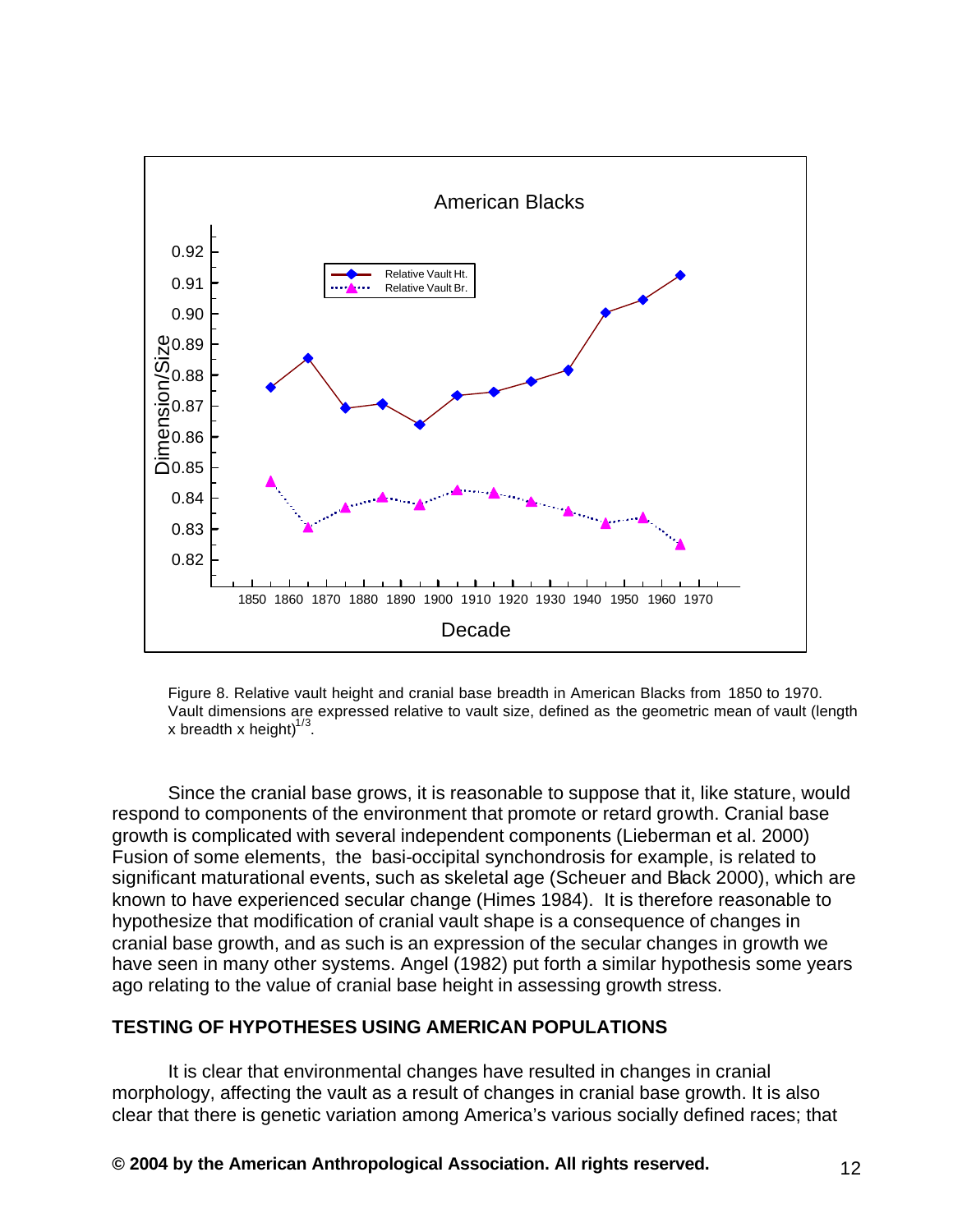has been demonstrated using genetic DNA markers, classical markers, and is evident in cranial morphology. The genetic variation originates from different continental origins and is maintained by social barriers to interracial marriage. Even though racial endogamy is breaking down the vast majority of marriages continue to be within race. Social race then, structures marriages and hence genetic variation. Boas's assumption of a common American environment is more closely approximated now than it was at the turn of the century. Therefore, one can ask whether populations converge onto a common form, as Boas predicted, by examining cranial evolution over the past 130 years. This hypothesis was tested by breaking our sample into 20-year cohorts and examining how cohorts relate to one another for Blacks and Whites. The comparison involved 15 measurements. Figure 9 shows a principal coordinates plot of distances among the cohorts. The first axis basically separates Whites from Blacks, while the second axis separates early from late. However, secular change occurs along both axes. Later cohorts have lower scores on both the first and second axes, resulting in a secular change that is oblique to the two axes. Moreover, the two groups change along a more or less parallel course, with little convergence. These results suggest that both genetic variation (because race differences are maintained) and phenotypic response to environment (because both groups undergo change) are important.



Figure 9. Principal coordinates of distances among 20-year cohorts of American Whites and Blacks, based on 15 measurements.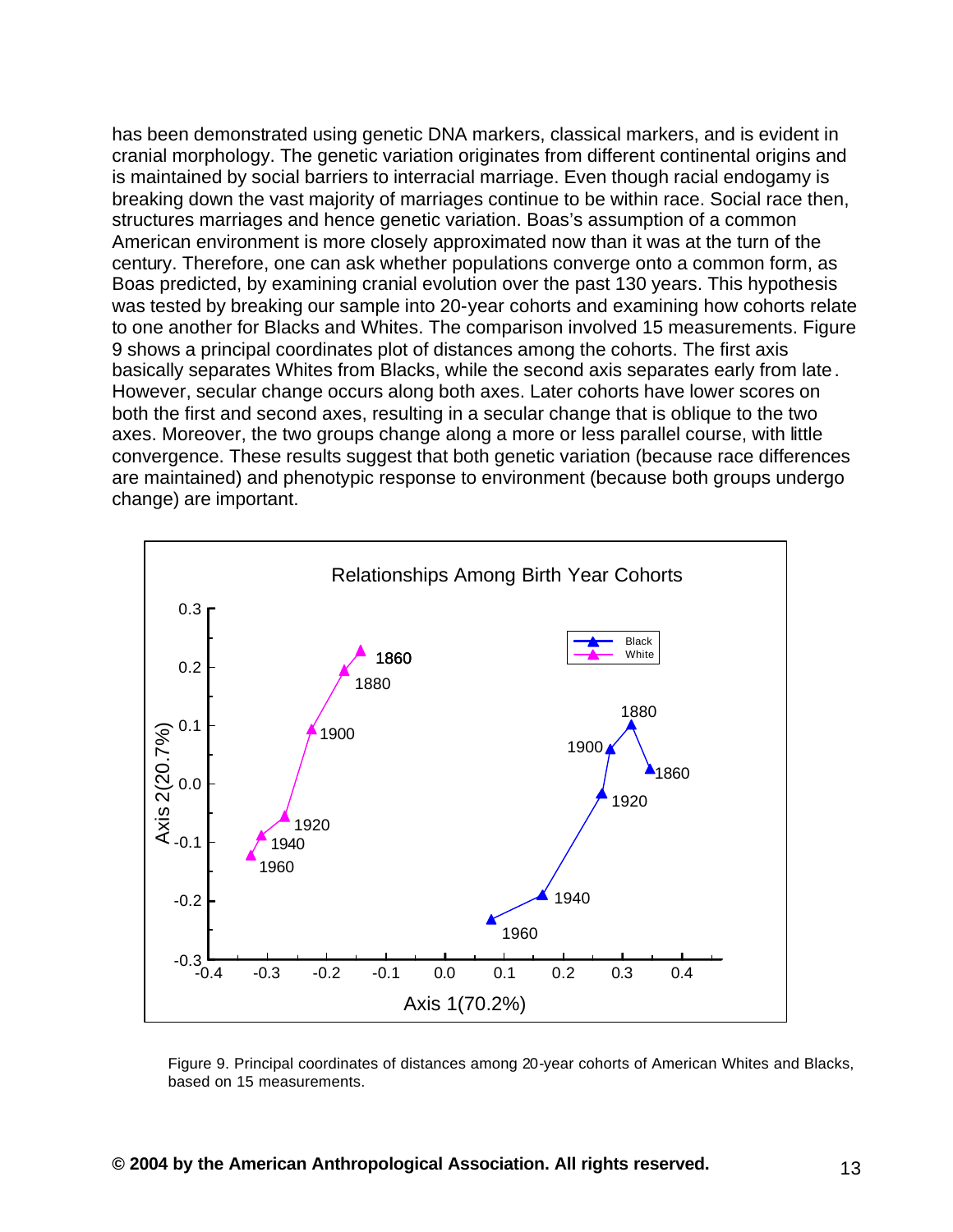Lest we leave the impression that dramatic change is inevitable, we should also point to remarkable instances of stasis. The Archaic site of Indian Knoll served as a burial site for hunter-gatherer populations along the Green River in Kentucky for approximately 1000 years, from 4500 to 3500 BP (Herrmann 2002). Table 3 shows that cranial morphometric variation in the long series does not exceed that found in samples of tribal groups of modern Native Americans with time depth measured in decades.

Table 3. Mean within group distances from historic tribes compared to lineage from Indian Knoll approximately 1000 years in duration.

| <b>Source</b>          | <b>Mean</b> | s.d  |
|------------------------|-------------|------|
| Within tribe distance* | 5.20        | 1.00 |
| Indian Knoll males**   | 5.17        | 1.20 |
| Indian Knoll females** | 4.79        | 1.02 |

\* Arikara, Blackfeet, Peru, Santa Cruz, Zuni \*\*Herrmann, unpublished

# **CONCLUSIONS**

Several conclusions are warranted from the forgoing analysis and discussion:

1). Cranial morphology, especially cranial vault morphology, responds to environmental conditions that promote or retard growth, primarily through growth of the cranial base, to the point where cranial base growth may serve as a marker for poor environment.

 2). In America, changes have been substantial, but the situation is probably atypical because of the unparalleled environmental change.

 3). Environmental changes do not erase genetic variation, at least when groups inhabit similar environments.

4). It is not now possible to apportion changes between genetic and environmental causes. As noted, environmental change is confounded with isolate break down. Moreover, America has just gone through a major demographic transition. Infant and maternal survival has increased dramatically in the past 150 years, so many genotypes now survive that would not have during the 19<sup>th</sup> century.

## **ACKNOWLEDGEMENTS**

This paper benefited from the efforts of several individuals. Dr. Nick Herrmann kindly provided information regarding Indian Knoll cranial variation. Andrea Rombauer conducted historical research on the condition of immigrants in New York. Walter Klippel provided the image of cranial variation of domestic dogs. Lee M. Jantz assisted with illustrations and read earlier drafts of the paper. I thank them all.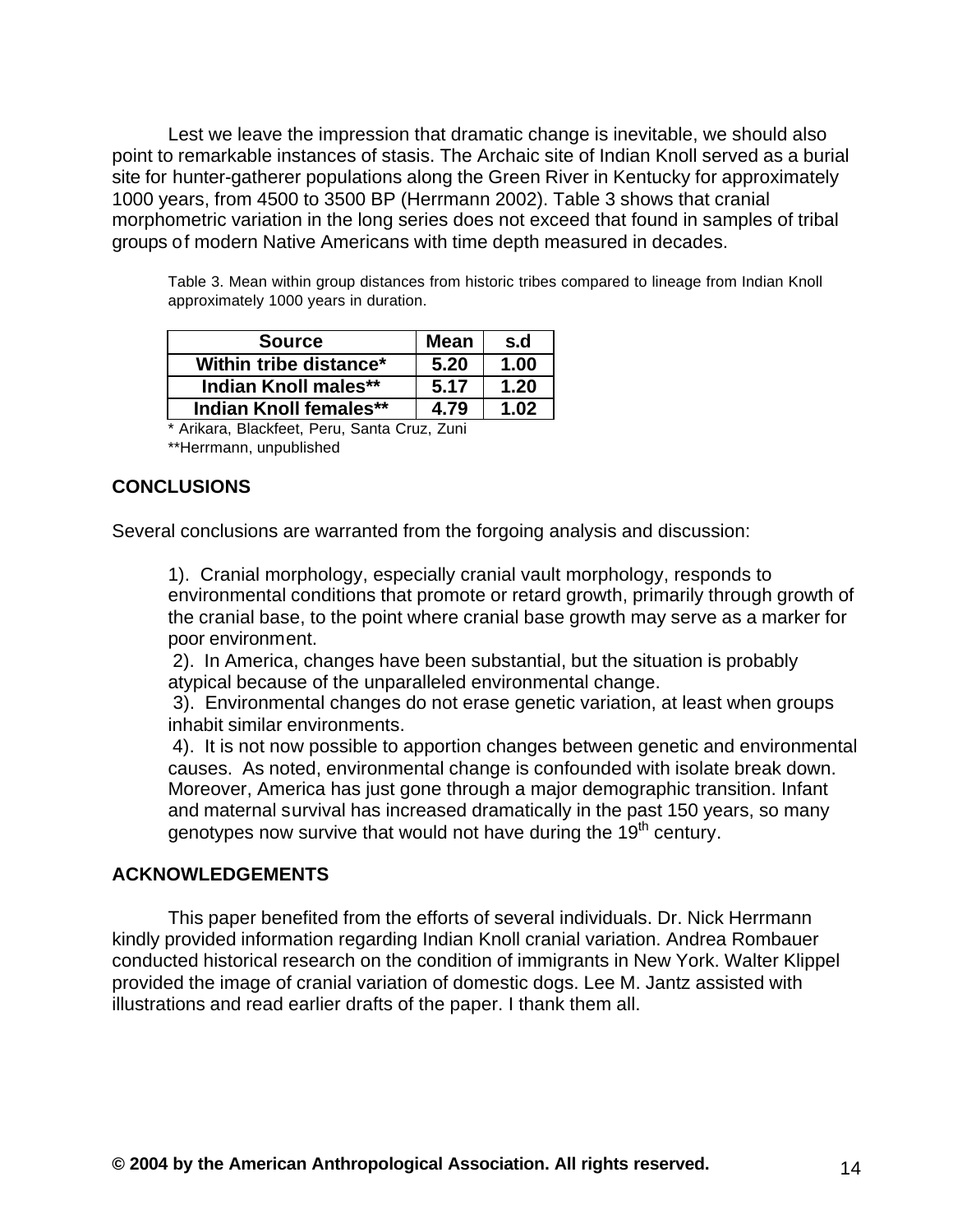# **REFERENCES**

Angel, J. L.

 1982 A new measure of growth efficiency: skull base height. American Journal of Physical Anthropology 58:297-305.

Armelagos, G. J., and D. P. Van Gerven

2003 A century of skeletal biology and paleopathology: contrasts, contradictions, and conflicts. American Anthropologist 105:53-64.

Boas, F.

 1910 Changes in bodily form of descendants of immigrants (final report) [Serial set no. 5663, Senate document 208, session 61-2, session-date: 1909, 1910]. Washington, DC: Government Printing Office. http://www.ebrary.com/stanford/Dillingham1.html

#### Boas, F.

1924 Bemerkungen ueber die Anthropometrie der Armenier. Zeitschrift feur Ethnologie 56:74-82.

# Boas, F.

1928 Materials for the Study of Inheritance in Man, Contributions to Anthropology No. 6. New York: Columbia University Press.

## Boas, F.

 1940 Changes in bodily form of descendants of immigrants. *In* Race, Language and Culture. F. Boas, ed. pp. 60-75. New York: The Free Press.

## Boldsen, J. L.

 2000 Is it Possible to forget about Darwin-Human Demographic Evolution?, Research Report. No. 14. Danish Center for Demographic Research, Odense University.

#### Carlson, D. S., and D. P. Van Gerven

 1977 Masticatory function and post-Pleistocene evolution in Nubia. American Journal of Physical Anthropology 46:495-506.

## Chiswick, B. R.

 1992 Jewish immigrant wages in America in 1909-An analysis of the Dillingham Commission data. Explorations in Economic History 29:274-289.

Darroch, J. N., and J. E. Mosimann

1985 Canonical and principal components of shape. Biometrika 72:241-252.

#### Goldstein, M. S.

1943 Demographic and Bodily Changes in Descendents of Mexican Immigrants. Austin: Institute of Latin American Studies, The University of Texas.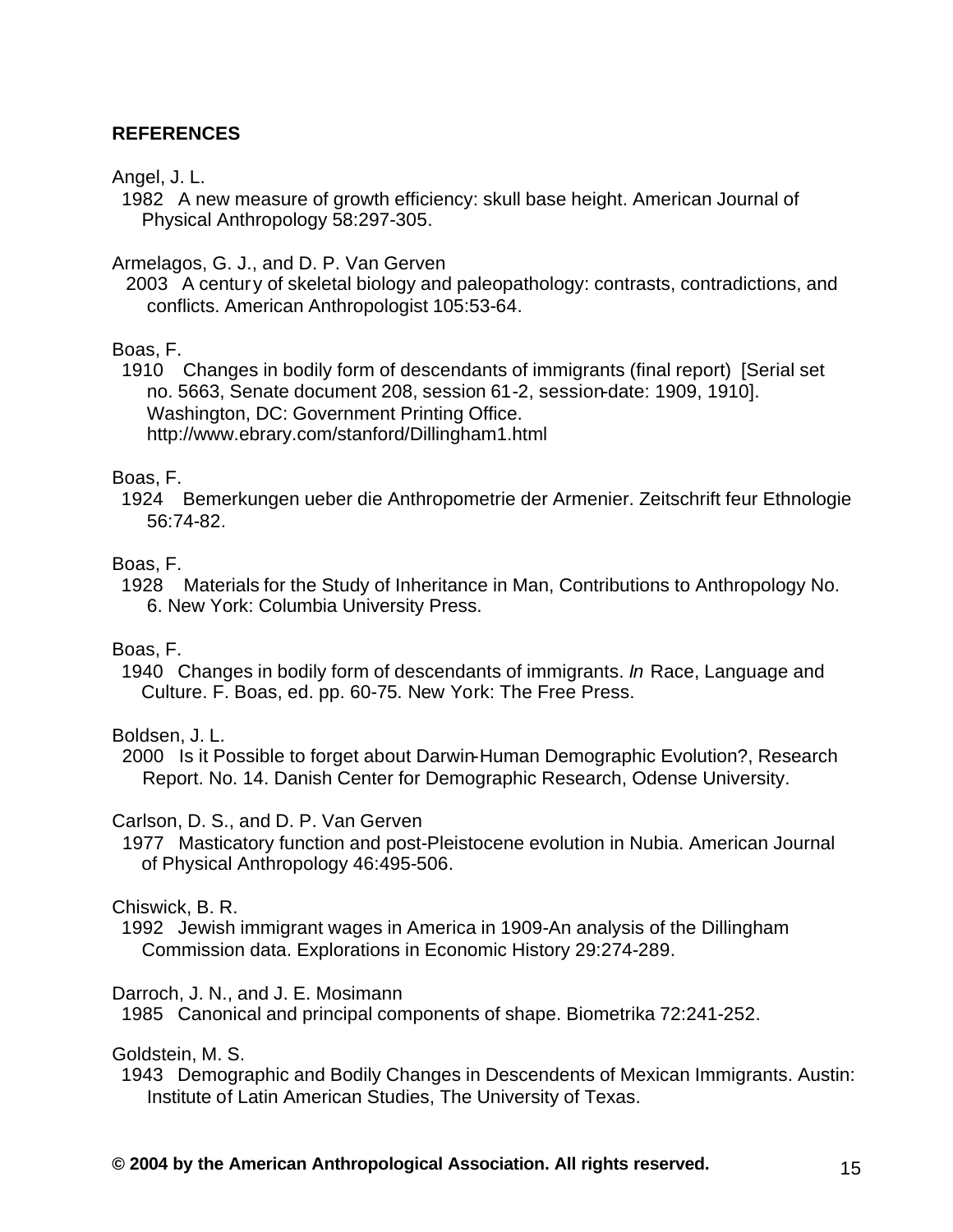Gravlee, C. C., H. R. Bernard, and W. R. Leonard

 2003 Heredity, environment, and cranial form: A re-analysis of Boas's immigrant data. American Anthropologist 105:125-138.

Harding, R. M.

 1990 Modern European cranial variables and blood polymorphisms show comparable spatial patterns. Human Biology 62:733-745.

Herrmann, N. P.

 2002 Biological affinities of archaic period populations from west-central Kentucky and Tennessee. Unpublished Ph.D. Dissertation, University of Tennessee, Knoxville.

Higgs, R.

 1971 Race, skills and earnings in American immigrants in 1909. Journal of Economic History 31:420-428.

Himes, J. H.

 1984 An early hand-wrist atlas and its implications for secular change in bone age. Annals of Human Biology 11:71-75.

Hulse, F. S.

1964 Exogomy and heterosis. Yearbook of Physical Anthropology 9:241-257.

Jantz, R. L., and L. Meadows Jantz

 2000 Secular change in craniofacial morphology. American Journal of Human Biology 12:327-338.

Kobyliansky, E., and G. Livshits

 1985 A morphological approach to the problem of the biological similarity of Jewish and non-Jewish populations. Annals of Human Biology 12:203-212.

Larsen, C. S.

 1997 Bioarchaeology: Interpreting Behavior from the human skeleton. New York: Cambridge University Press.

## Lasker, G. W.

 1946 Migration and physical differentiation. American Journal of Physical Anthropology 4:273-300.

Lieberman, D. E., C. F. Ross, and M. J. Ravosa

 2000 The primate cranial base: Ontogeny, function and integration. Yearbook of Physical Anthropology 43:117-169.

Relethford, J. H.

 2004 Boas and beyond: Migration and craniometric variation. American Journal of Human Biology 16:379-386.